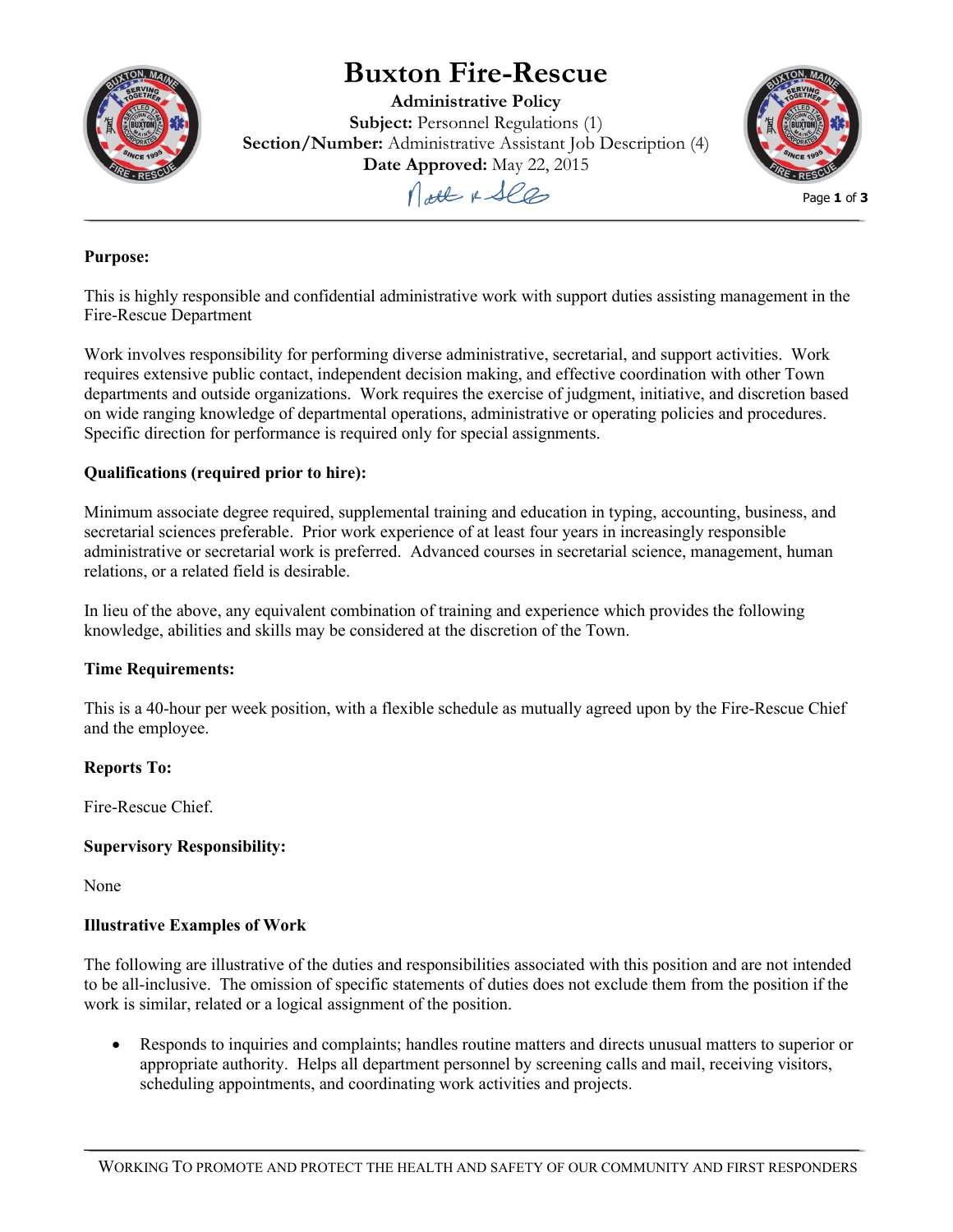- Acts as a liaison between employees and the Administrative Assistant to the Selectmen of the Town of Buxton in all personnel matters; also assists with hiring personnel.
- Relieves a superior of routine administrative and office management details, checks operating reports and files for accuracy and conformance to policies and procedures and provides information on policies, programs, and procedures.
- Prepares agendas, special reports, correspondence, and other materials. Draft's policies and procedures for submission to the Department Head, or his/her appointee.
- Develops office procedures, systems, and forms, plans, and lays out work for other clerical workers.
- Maintains and monitors detailed accounting transactions for the proper execution of the approved budget and to ensure compliance with Town and Departmental policies, procedures, and budget goals and objectives.
- Types correspondence, purchase orders, work orders, reports, minutes, agendas, and other documentation. Composes and types letters, memos, and notices for signature of superior.
- Maintains confidential files including personnel records and maintains various employee records pertaining to leaves and other employee benefit information.
- Prepares payroll for processing, including preparation of weekly spreadsheets, overtime justification reports and sick leave reports for superior officers. Prepares paid-on-call payroll for processing.
- Process invoices for payment and maintains financial records and prepares financial reports for Department Head reference and/or approval.
- Operates a variety of office equipment and may train other office support personnel in their proper use and care.

## **Physical Demands**

The position requires the physical ability to sit, stand, walk, bend, talk, hear, and requires the use of hands and fingers for the repetitive movements of typing and keyboarding.

## **Qualifications (Knowledge, Skills, and Abilities)**

- Considerable knowledge of business English, spelling, and financial record keeping practices.
- Considerable knowledge of modern office equipment, practices, and procedures including computer software for word processing, spreadsheets, and data base management.
- Considerable knowledge of the functions and departments of governmental jurisdictions in general, and the operations of municipal fire-rescue department.
- Considerable knowledge in financial management, payroll processing, and purchasing.
- Ability to maintain complex computer records and to assemble and organize data from such records.